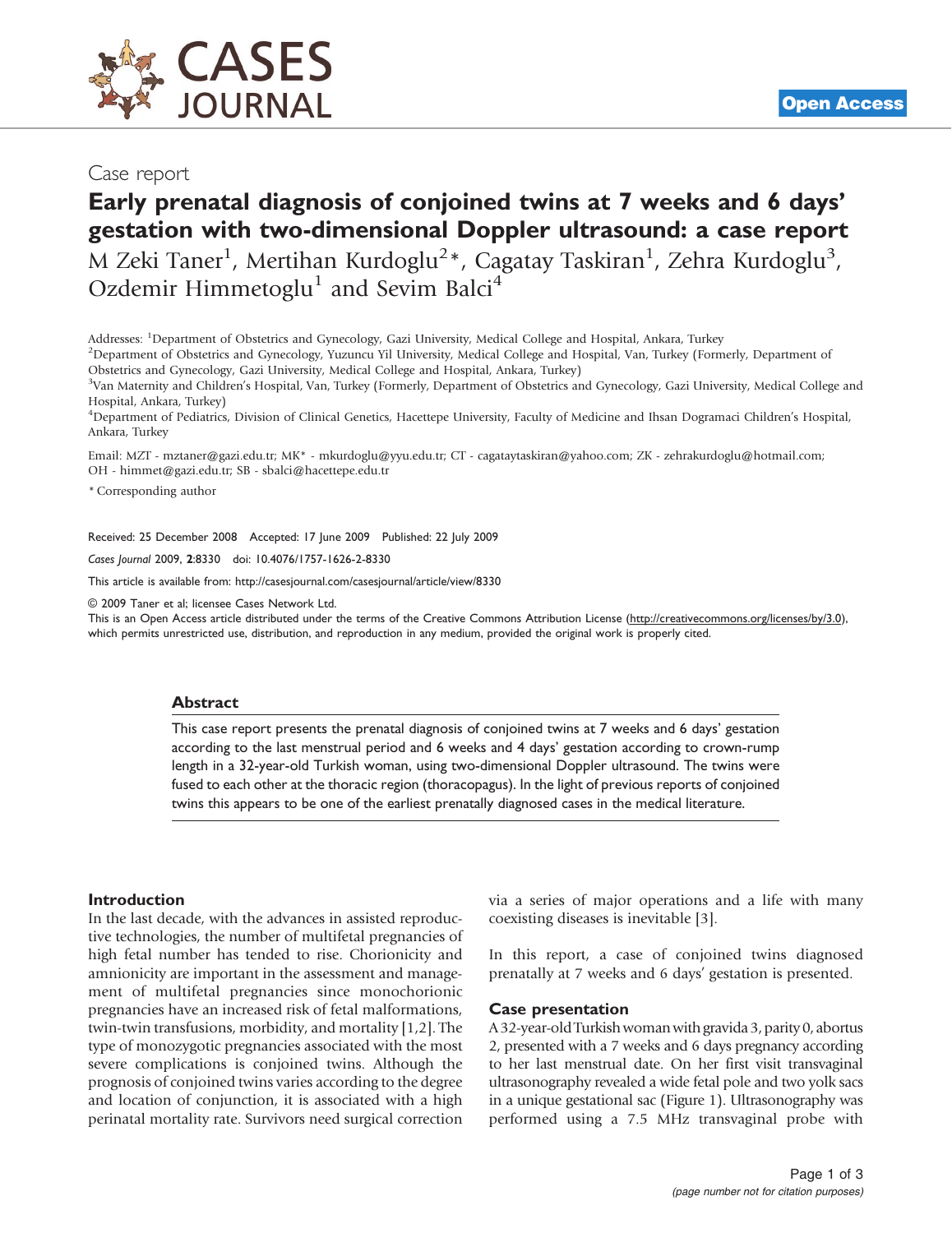<span id="page-1-0"></span>

Figure 1. A wide fetal pole with bifid appearance and two yolk sacs in a unique gestational sac raise suspicion about the presence of conjoined twins with different fetal cardiac activities.

two-dimensional ultrasonography (Logic 500, GE Medical Systems) in Gazi University Hospital, Department of Obstetrics and Gynecology, Division of Perinatology. Zooming in on the image showed fetal cardiac activity in two different sites on a wide embryonic structure. Heart rate determination with Doppler revealed different fetal cardiac activities of 140/min and 135/min (Figure 1). CRL (crownrump length) measurements were 7.1 mm and 7 mm, respectively, consistent with 6 weeks and 4 days of gestation (Figure 2). In the ultrasonographic examinations 45 minutes and 1 day later, there were no changes in the embryonic appearance or the positions of the embryos



Figure 2. CRL (crown-rump length) measurements of conjoined twins.

relative to each other. The embryos seemed to be fused to each other at the thoracic region (thoracopagus). The family history of the patient was positive for twining; during her first pregnancy at 11 weeks a singleton sac and embryo were evacuated and during her second pregnancy at 9 weeks two sacs and two embryos were evacuated after the diagnosis of missed abortion.

Since the patient had had recurrent misabortions, she wanted to continue with her pregnancy. However, when the ultrasonography was repeated 2 days later, no cardiac activity of the fetuses was observed. With the diagnosis of missed abortion, the products of conception were surgically evacuated and placental tissue samples were obtained. The tissues were then examined and cleaned by blotting on an absorbent tissue pad. Maternal blood clots were removed from the placenta, and 10-20 mg of placental villi was placed into culture medium. A sample was set up for complete karyotype analysis in the cytogenetic laboratory and cultured. The cytogenetic examination of the material revealed a 46 XX normal karyotype. All pregnancies of this patient were spontaneous and the assays for recurrent gestational losses revealed no pathology. The maternal and paternal karyotypes were 46 XX and 46 XY, respectively, and the parents were not consanguineous. Serum folic acid levels of the mother were within normal limits.

#### **Discussion**

The incidence of conjoined twinning is 1 in 50,000 to 1 in 100,000 births in the world [\[4](#page-2-0)]. Conjoined twins, being the most extreme form of monozygotic twinning, occur in about 1% of monozygotic twins. It is proposed that the origin of conjoined twins is at the primitive streak stage of the embryonic plate (15-17 days), and results from an error in blastogenesis due to incomplete fission of a single zygote [[5](#page-2-0)].

The prenatal diagnosis may be suspected and confirmed if two fetuses cannot be visualized separately in a single gestational sac. Bifid appearance of the first trimester fetal pole, presence of more than three umbilical cord vessels, persistency of heads at the same level and body plane, and failure of the fetuses to change position relative to each other over time are other sonographic features that assist in making the diagnosis [[6](#page-2-0)]. The diagnosis in our case was based on these criteria, which were valid for the early gestational weeks. Sebire et al. found nuchal translucency (NT) increment in 6 fetuses of four conjoined twins diagnosed. This observation shows that determination of increases in NT in multifetal pregnancies in the first trimester should alert us about the necessity of careful examination of the case with regard to the possibility of conjoined twinning [[7\]](#page-2-0). However, gestational weeks in our case were too early to allow nuchal translucency to be seen.